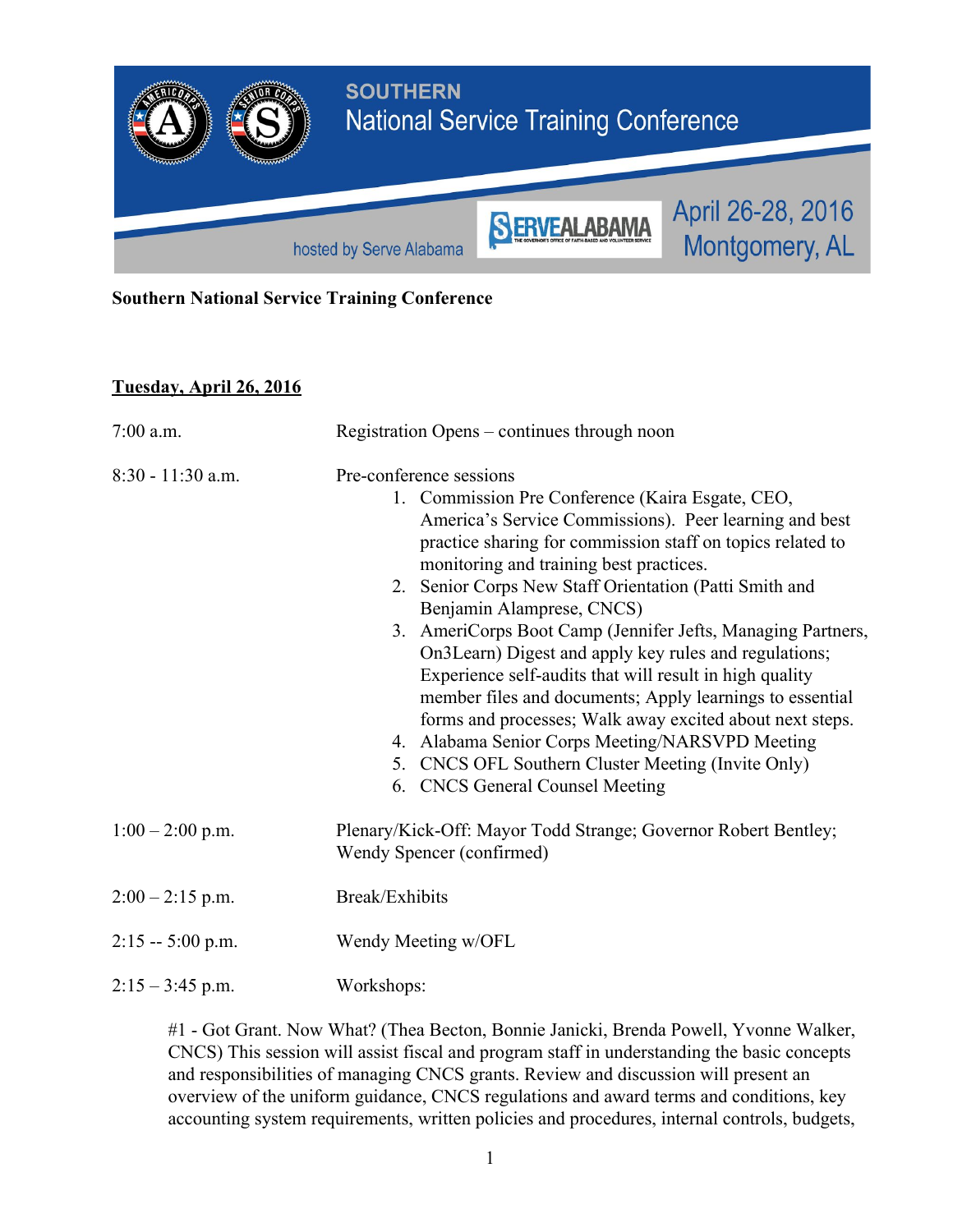

match, timesheets, budget controls, financial reporting, documentation, audits, and other related financial requirements.

#2 Dimensions of Successful Site Management (Amy Salinas or Jennifer Jefts, Managing Partners, On3Learn) This session will explore what it takes to manage a diversity of sites that are spread out across distances. The question that will guide our work is "How do we build a team of sites that are high performing, buy-in to the bigger picture of AmeriCorps and the program, are committed for a period of time, and support one another and their members, despite the challenges that never go away?"

#3 Winning with Public Engagement and Education (Ted Miller, Chief of External Affairs, CNCS) This session will build on the national service community's branding and external engagement efforts. Learn how to identify an audience, develop a winning plan, and measure your success.

#4 Common OIG Findings & Safeguarding Funds (Jeffrey Morales, Robert Walters, and Stuart Axenfeld, CNCS OIG) This session will provide guidance on important elements of grant oversight. Presenters will discuss indicators of fraud, current audit findings, and provide instructions on reporting fraud, waste, or abuse.

#5 – Topics on Performance Measurement and Evidencebased Programming for FGP and SCP (Billie Louis, Tawanna Wright, Derek Cromwell, Program Officers, CNCS) What makes a strong community needs statement and how can mine be improved? And, where do I begin with evidence-based programming? In this session, FGP and SCP program staff will look closely at different types of evidence. They will explore ways in which national data may be related to local needs and will learn more about evidence-based programs.

- $3:45 4:00 \text{ p.m.}$  Break/Exhibits
- 4:00 5:30 p.m. Workshops:

#1 - Financial Self-Check for AmeriCorps (Thea Becton and Bonnie Janicki, CNCS) How do you effectively monitor your organization's grant-related financial management systems? This session will help you prepare for self and/or subawardee financial monitoring. Participants will learn how to use a risk-based monitoring process to prevent, detect, and enforce program requirements.

#2 – Topics on Performance Measurement and Evidence-based Programming for RSVP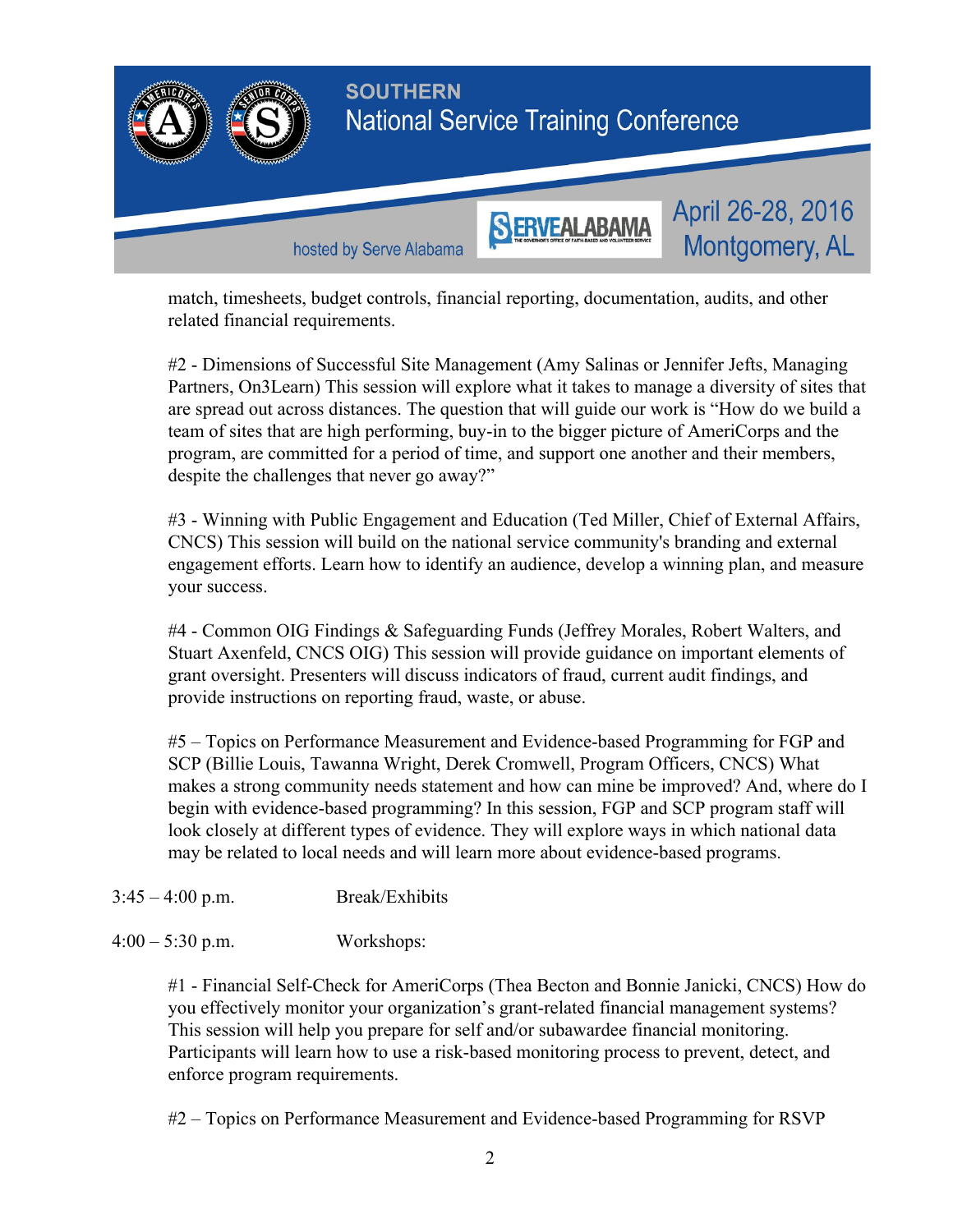

(Billie Louis, Tawanna Wright, Derek Cromwell, Program Officers, CNCS) What makes a strong community needs statement and how can mine be improved? And, where do I begin with evidence-based programming? In this session, RSVP program staff will look closely at different types of evidence. They will explore ways in which national data may be related to local needs and will learn more about evidence-based programs.

#3 Connecting the Dots Between Objectives, Evaluation, Data, and Best Practices (Becky Eason, President, WordCraft, LLC) Writing a project evaluation plan can seem boring, and maybe even daunting, for may project staff. This session will demystify the process by making meaningful connections between the evaluation plans that staff write and the activities they conduct. Session participants will engage in activities and discussion on how to write measurable project objectives, and then how to measure those objectives. Activities will also explore how to collect high-quality data to demonstrate project effectiveness. Participants will leave with concrete examples of clearly written objectives and easy-to-apply strategies to improve their own evaluation plans.

#4 Common OIG Findings & Safeguarding Funds (Jeffrey Morales, Robert Walters, and Stuart Axenfeld, CNCS OIG) This session will provide guidance on important elements of grant oversight. Presenters will discuss indicators of fraud, current audit findings, and provide instructions on reporting fraud, waste, or abuse.

#5 Where o Where Are they Now (Amy Salinas or Jennifer Jefts, Managing Partners, On3Learn) Now that are economy is improving, how can we market our program and opportunities, expand our network and reach, and get the right word out about our service opportunities so that we have many more applications than slots? During this session, we will work hard with one another to explore other ideas around outreach and recruitment so that your recruitment targets are improved.

5:30-7:00 p.m. Networking Reception

#### **Wednesday, April 27, 2016**

| $7:00$ a.m.      | Registration/Information Table              |
|------------------|---------------------------------------------|
| $7:00-8:15$ a.m. | North & South Carolina Senior Corps Meeting |
| $7:00-8:15$ a.m. | Tennessee Senior Corps Meeting              |
| $7:45-8:15$ a.m. | Peace Corps/Commission/State Office Meeting |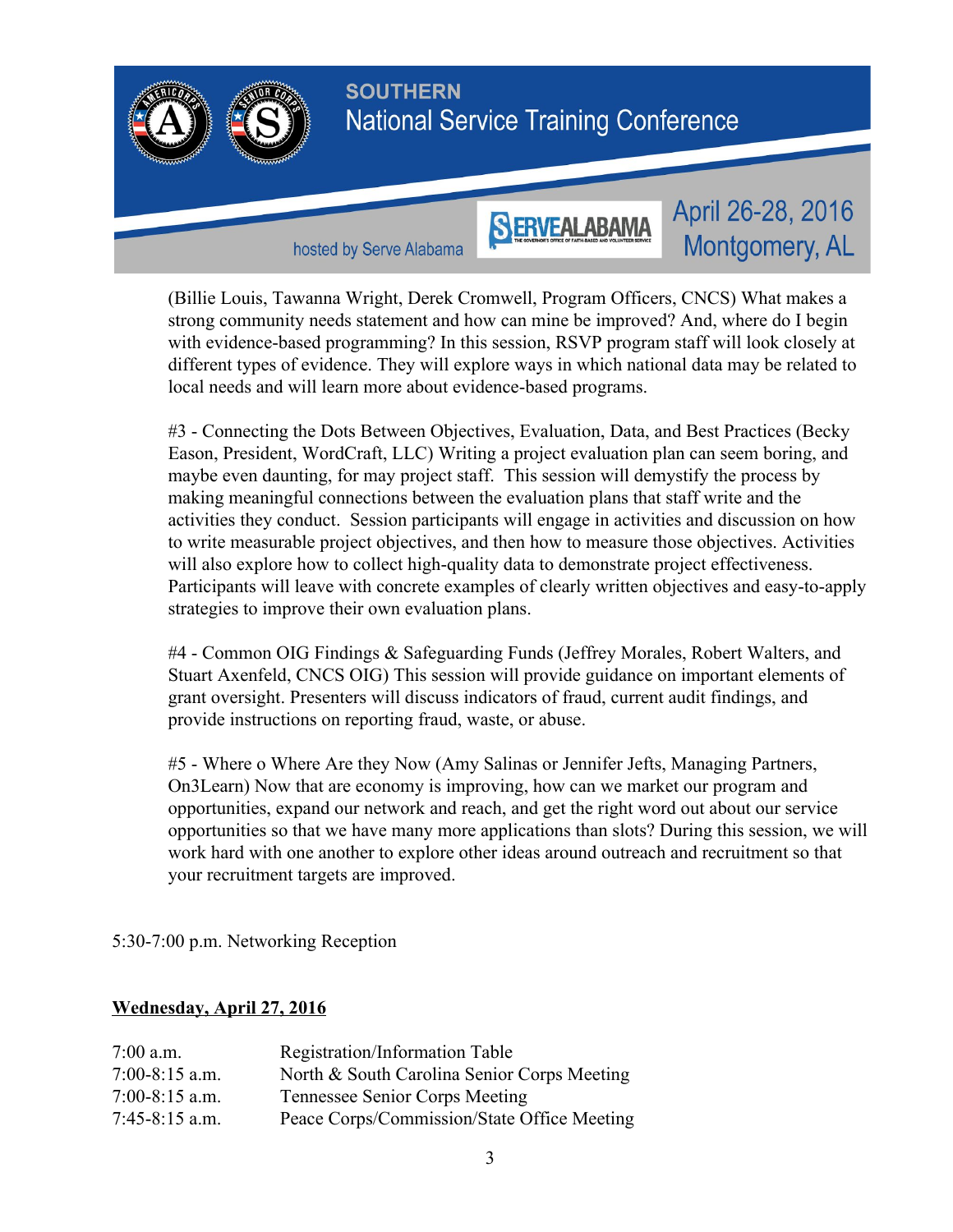

8:30 – 10:00 a.m. Workshops:

#1 Got Grant. Now What? (Thea Becton, Bonnie Janicki, Brenda Powell, Yvonne Walker, CNCSCNCS) This session will assist fiscal and program staff in understanding the basic concepts and responsibilities of managing CNCS grants. Review and discussion will present an overview of the uniform guidance, CNCS regulations and award terms and conditions, key accounting system requirements, written policies and procedures, internal controls, budgets, match, timesheets, budget controls, financial reporting, documentation, audits, and other related financial requirements.

#2 Performance Measurement 201 for AmeriCorps (Jamie Welch, AmeriCorps State and National Program Officer, CNCS) Performance measures are required for every AmeriCorps program and are intended to help grantees measure progress, recognize success, and strengthen their program activities. What makes a performance measure effective, and what are some common pitfalls that AmeriCorps grantees and State Service Commissions encounter when designing and reviewing performance measures? This session will explore best practices for developing and implementing strong performance measures. Participants will also take an in-depth look at sample performance measures across the CNCS focus areas.

#3 Educating Elected Officials and Cultivating Service Champions: How to Share Your Story of Program Impact and Bipartisan Support (Jennifer Ney, Managing Director, Voices for National Service & Kim Allman, Director, Office of Government Relations, CNCS; Erin Finucane, Service Year) Your program and service members make a transformative impact in communities every day. Join us for an interactive session to learn best practices for sharing these stories of impact with elected leaders at the local, state, and national level to influence stronger support for national service nationwide.

#4 - Introduction to National Service Criminal History Checks (Brian Cognato, CNCS) Conducting the National Service Criminal History Checks correctly and in a timely manner is a crucial compliance requirement for nearly all recipients of CNCS funding. This session will help participants gain a clear understanding of what the requirements are, to whom they apply, typical compliance challenges, and the resources and alternatives available to help grantees through the process.

#5 How to Leverage Community Partnerships to Address Hunger (Carol Hunter, Chief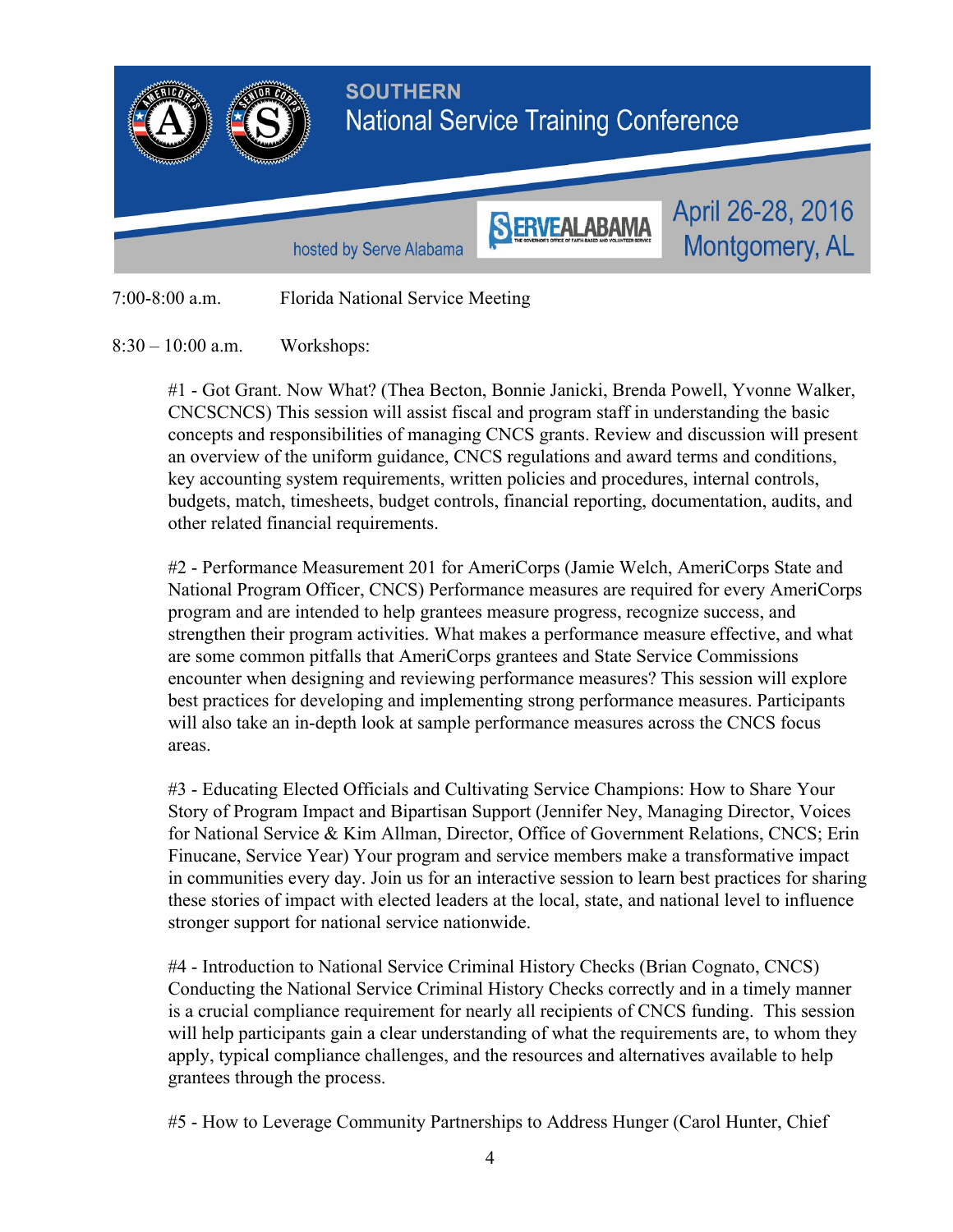

Administrative Officer and Kai Dean, Program Director, Truly Living Well Center for Natural Urban Agriculture) This session will look at a community driven evidence based program, Boulevard Food Co-op, to reduce food insecurity. Participants will have an opportunity to learn from best practices and barriers.

- 10:00 10:15 a.m. Break/Exhibits
- 10:15 11:45 p.m. Workshops:

#1 - Financial Self-Check for Senior Corps (Brend Powell and Yvonne Walker, CNCS) How do you effectively monitor your organization's grant-related financial management systems? This session will help you conduct self and/or subawardee financial monitoring. Participants will learn how to use a risk-based monitoring process to prevent, detect, and enforce program requirements.

#2 Data Quality Review Best Practices for AmeriCorps (Jamie Welch, Program Officer, CNCS) Reporting on program outputs, outcomes, and demographic data is a fundamental requirement for all AmeriCorps State and National grantees. This session will explore the characteristics of high-quality data and ways to overcome common data quality challenges. Presenters will share best practices to help programs collect and report data that is valid, accurate, and consistent.

#3 Capturing The Unique Energies and Talents of Older Adults Pt 1 of 2 (Janis Glenn, CEO, PathwaysLeadership Coaching) This session will engage participants in rigorous dialogue regarding capturing the energy and talents of baby boomers for service and volunteer opportunities. Participants will explore successful strategies, create an action plan with SMART goals, and share plans with peers for support and accountability.

#4 - Visualizing Volunteerism: Using Infographics to Tell the Data-Driven Story (Michael) Francis, Training & Support Manager, Volunteer Tennessee) In a world where data dominates, how can we visually communicate the impact of national service? Participants in this interactive workshop will learn why infographics are powerful ways to convey national service data to their stakeholders, how to create and use infographic resources effectively, and discuss some best practice examples of visual aids as branding tools. This workshop is for all skill levels who want to learn more about visualizing data in a national service setting, and finding out why the national service picture is worth more than a thousand words.

#5 Introduction to National Service Criminal History Checks (Brian Cognato,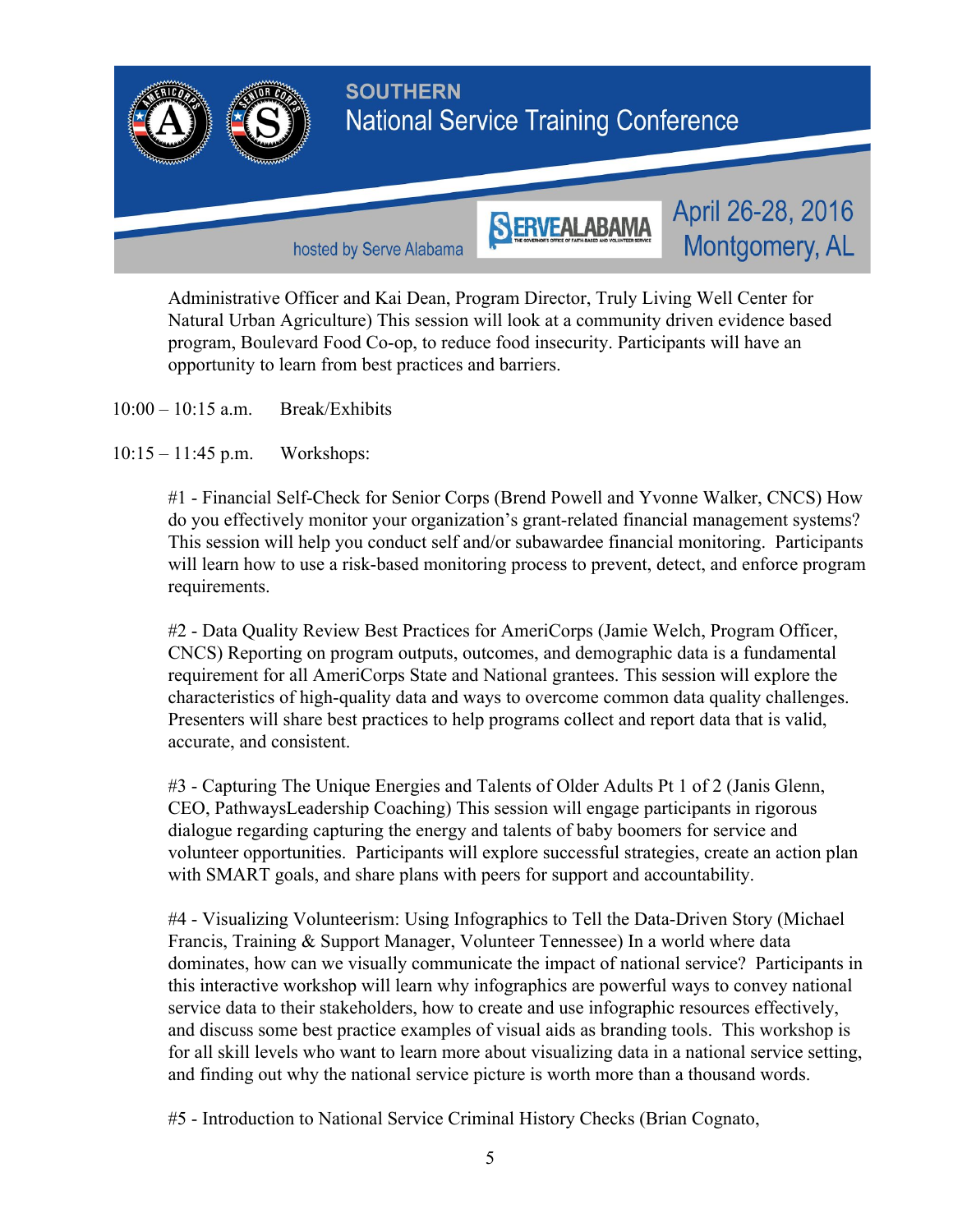

CNCS) Conducting the National Service Criminal History Checks correctly and in a timely manner is a crucial compliance requirement for nearly all recipients of CNCS funding. This session will help participants gain a clear understanding of what the requirements are, to whom they apply, typical compliance challenges, and the resources and alternatives available to help grantees through the process.

12:00 – 1:30 p.m. Lunch Plenary: National Service and Disaster (DeGraff), (invited) Bo Jackson (Heisman trophy winner), "Bo Bikes Bama" Disaster relief (confirmed), and Art Faulkner, Director, Alabama Emergency Management confirmed, Raycom Media Meteorologist Josh Johnson (confirmed)

## 1:45 – 3:15 p.m. Workshops:

#1 Budget Management for AmeriCorps (Thea Becton and Bonnie Janicki, CNCS) A well-developed budget can be a roadmap to help an organization achieve its programmatic and financial objectives. This session will provide participants with guidance on managing a post-award program budget. Participants will discuss many factors influencing post-award budget management, including grant terms and conditions, grantee and CNCS policies, participant management, documentation, reporting, unallowable activities and costs, and more. Participants will leave knowing when they must seek CNCS approval on a budget change and whether or not the change requires an amendment.

#2 IPERA, Yesterday, Today and Tomorrow (Stuart Shave and Erica Rice, CNCS) This session will provide background on the public law that guides CNCS's IPERA process. It will also discuss CNCS's current IPERA plans and the baseline plan for the coming years. The session will also provide any necessary clarifications about the on-going work to close out the 2014 and 2015 improper payment findings, which includes cost recovery.

#3 - Beyond Compliance: Useful Evaluation Pt. 1 of 2 (Nicole Dunn, Vice President of Strategy & Research, Thomas P. Miller and Associates) Understand the benefits, beyond compliance, of a utilization-focused evaluation approach; Define, for attendees' programs, an evaluation's objectives, critical success factors, audiences, and deliverable formats; Apply the utilization-focused planning framework to set up a successful, useful evaluation.

#4 Using Alums to Help Build Your Program and Your Commission (Matthew Little, Commissioner, Serve Alabama) This session is designed to discuss and develop ideas on how to encourage and use one of the strongest resources available, alums. Participants will hear a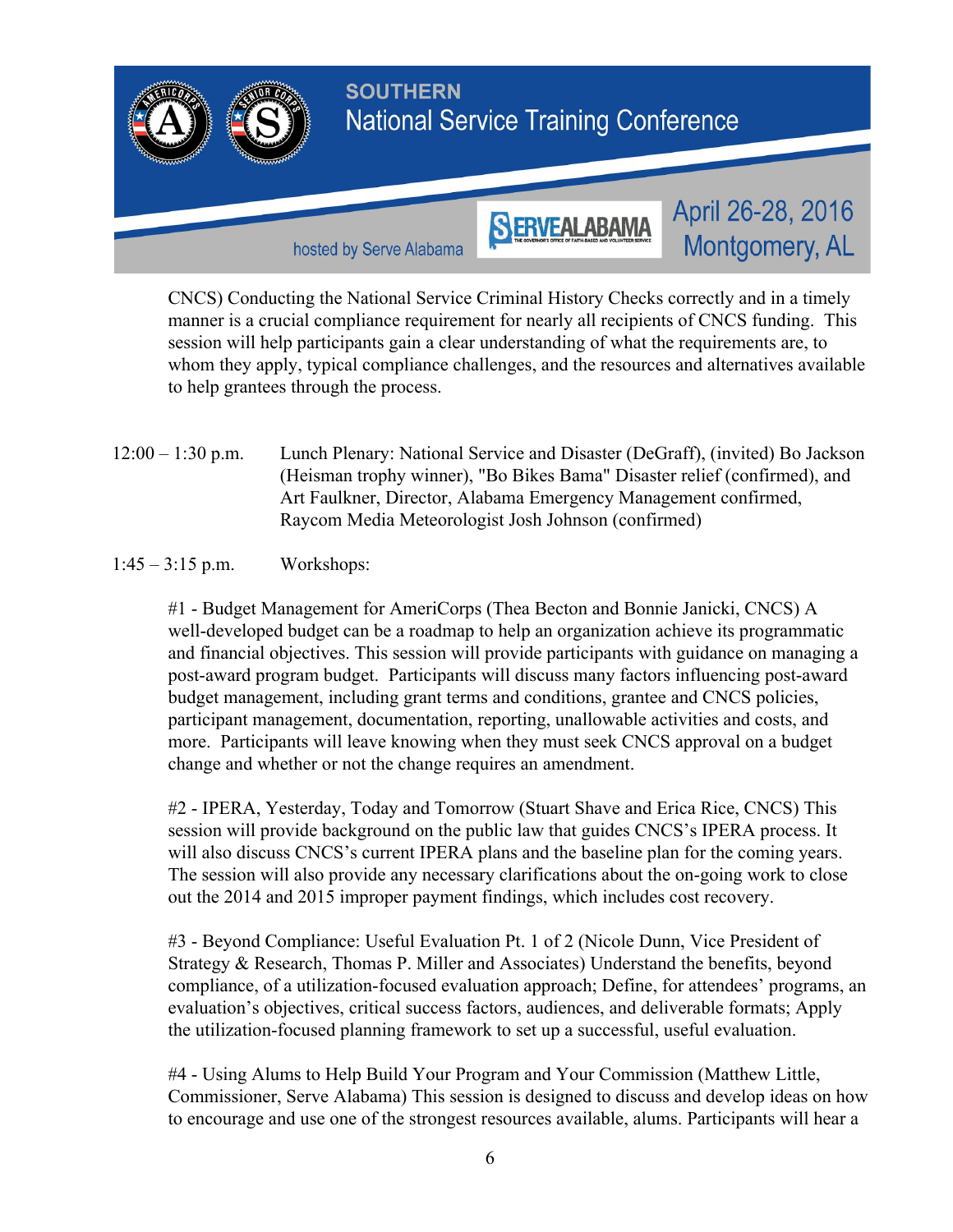

variety of ideas on how alums have been used in other situations and how to develop ways to engage them in a diverse set of opportunities.

#5 Capturing The Unique Energies and Talents of Older Adults Pt 2 of 2 (Janis Glenn, CEO, Pathways Leadership Coaching) This session will engage participants in rigorous dialogue regarding capturing the energy and talents of baby boomers for service and volunteer opportunities. Participants will explore successful strategies, create an action plan with SMART goals, and share plans with peers for support and accountability.

- 3:15 3:30 p.m. Break/Exhibits
- 3:30 5:00 p.m. Workshops:

#1 - Budget Management for Senior Corps (Brenda Powell and Yvonne Walker, CNCS) A well-developed budget can be a roadmap to help an organization achieve its programmatic and financial objectives. This session will provide participants with guidance on managing a post-award program budget. Participants will discuss many factors influencing post-award budget management, including grant terms and conditions, grantee and CNCS policies, participant management, documentation, reporting, unallowable activities and costs, and more. Participants will leave knowing when they must seek CNCS approval on a budget change and whether or not the change requires an amendment.

#2 National Service Public Policy (David Mallery, Executive Director, Volunteer Mississippi; Kaira Esgate, CEO, America's Service Commissions) Join America's Service Commissions as we walk you step-by-step through the FY 2017 federal appropriations process for national and community service. From the President's Congressional Budget Justification to the Congressional Appropriations Committee Markups we will explore ins and outs of this annual process that has many twists and turns and a few ups and downs. We will provide analysis, predictions, and priorities and introduce you to the stakeholders who have the most influence on the process. We will also provide a preview of some promising opportunities for service legislation and funding at the state level and discuss strategies to educate governors and state legislatures.

#3 Building Strong Relationships with Partner Organizations (Betsy Southall, State Program Director, WV CNCS and Heather Foster, Executive Director of Volunteer West Virginia) This session will provide participants with information and tools to strengthen relationships and communication. Participants will engage in interactive discussion and activities to determine best practices to improve working relationships with partnering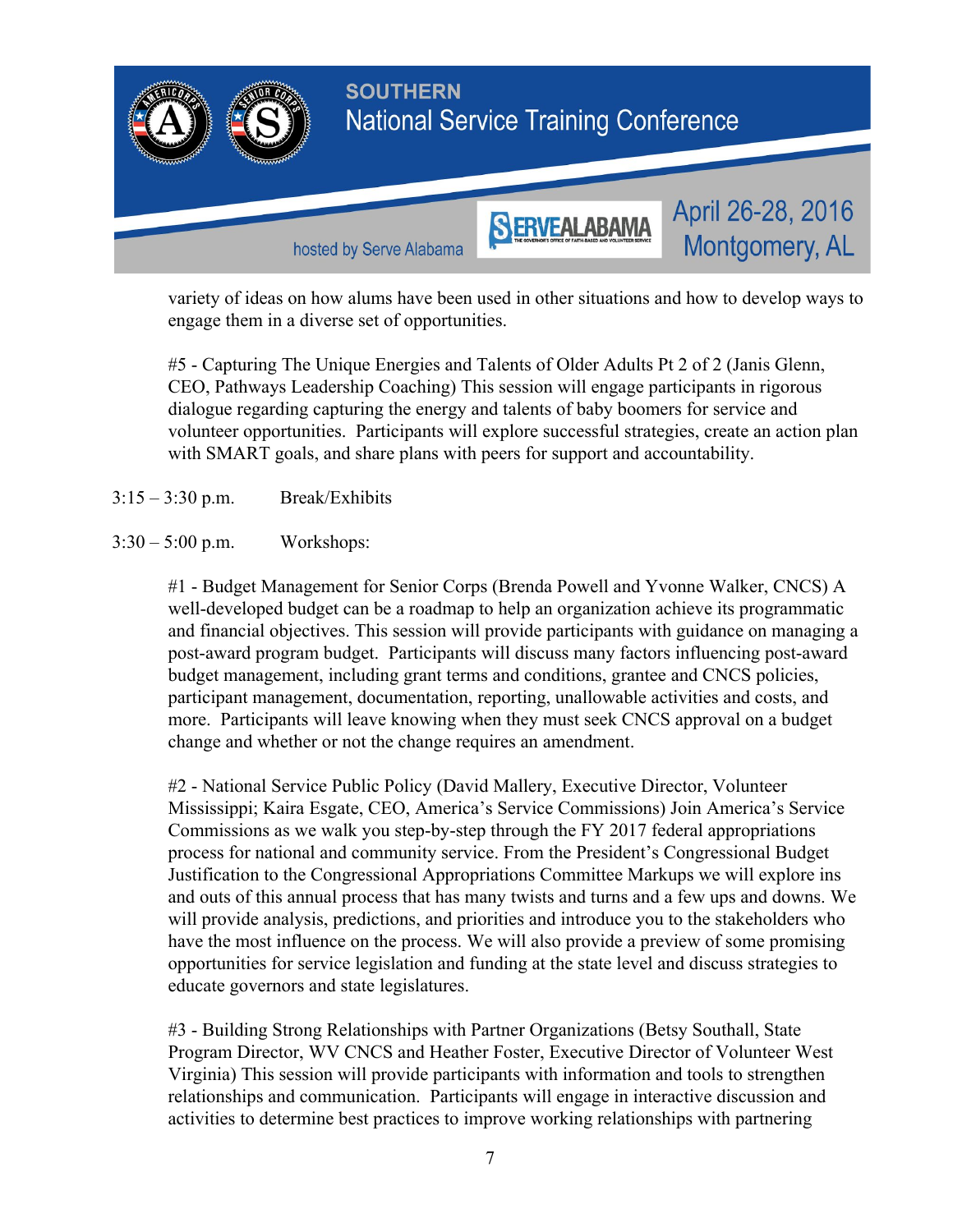

organizations.

#4 - Beyond Compliance: Useful Evaluation Pt. 2 of 2 (Nicole Dunn, Vice President of Strategy & Research, Thomas P. Miller and Associates) Understand the benefits, beyond compliance, of a utilization-focused evaluation approach; Define, for attendees' programs, an evaluation's objectives, critical success factors, audiences, and deliverable formats; Apply the utilization-focused planning framework to set up a successful, useful evaluation.

#5 Engaging and Supporting Veterans in National Service (John Lira, CNCS) This session will provide a comprehensive overview for programs seeking to engage veterans and military spouses in national service opportunities within their organization. It will begin by recognizing the unique the unique skills, teamwork, and leadership that veterans can bring to any project. This is why recruiting veterans has become a strategic priority CNCS. Attendees will learn how to leverage community partnerships and local VMF organizations to publicize service opportunities. We will discuss how to familiarize program staff with military culture so they can better understand how veterans view themselves and respond in particular situations and environments. Veterans, particularly disabled vets, may sometimes require flexibility in schedules and other accommodations. We will also review the National Veterans Corps recognition ceremonies. The other main objective of the session will focus on how to engage veterans and military families with support services. Sometimes veterans who need critical services are often reluctant to seek out assistance and end up falling through the cracks. We will review the most pressing needs of the VMF community as outlined in recent reports such as Blue Star Families' 2015 Military Family [Lifestyle](https://bluestarfam.org/sites/default/files/docs/bsf_infographic_final.pdf) Survey, etc. Overall, the session will give attendees a broader understanding of the value veterans bring to service projects, how to work with community partners to recruit veterans, and how to engage veterans with support services that will improve their quality of life.

## 5:156:15 p.m.

Senior Corps Town Hall (Mikel Herrington) and AmeriCorps Town Hall (Bill Basl)

#### Dinner on your own

| $7:00-8:30$ p.m. | Commission Leadership Dinner with Bill Basl                                                   |
|------------------|-----------------------------------------------------------------------------------------------|
| $6:30-8:00$ p.m. | VA/DC State Meeting<br>LA Senior Corps/State Office (20 ppl)<br>Florida Senior Corps (38 ppl) |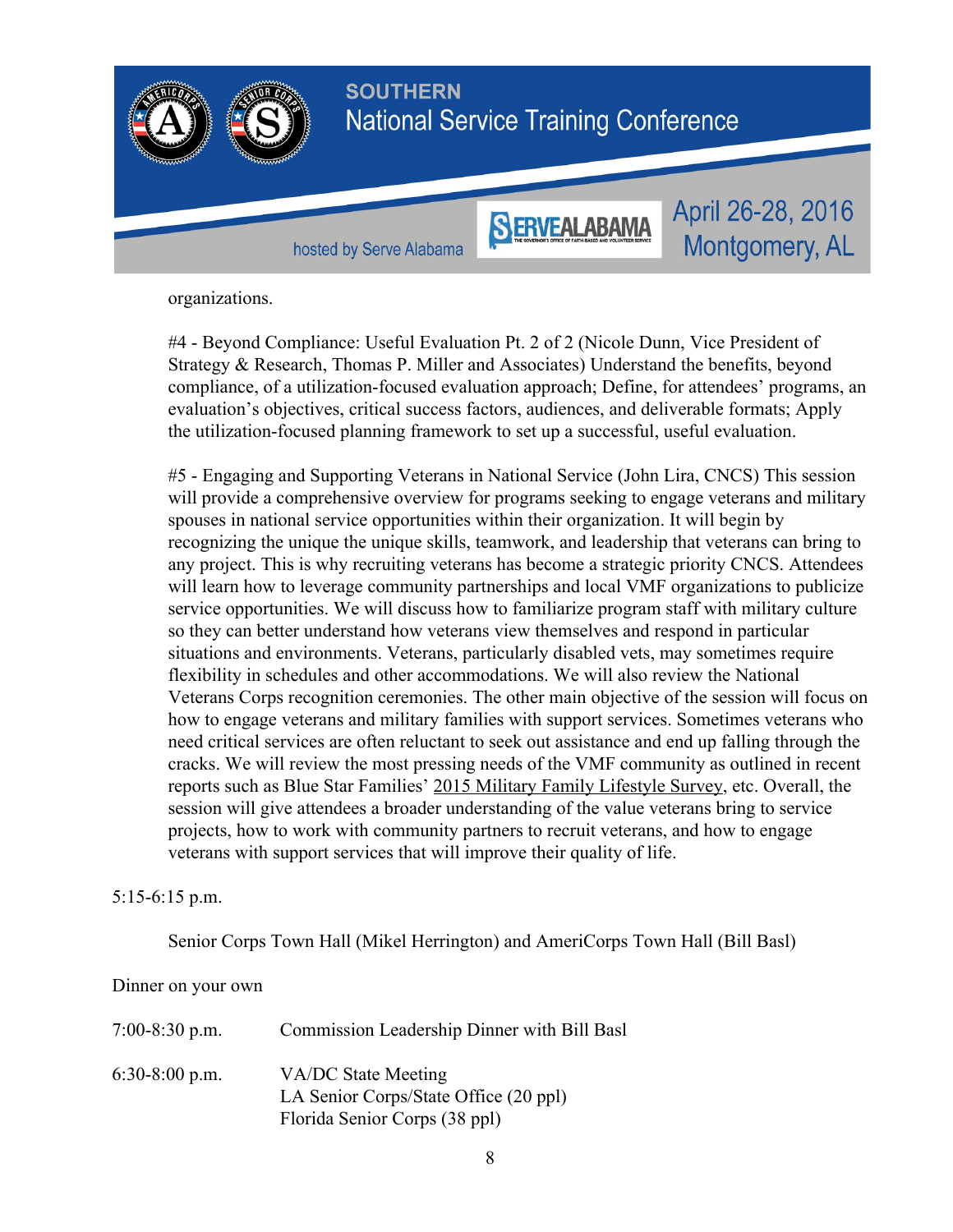

Mississippi Senior Corps (20 ppl)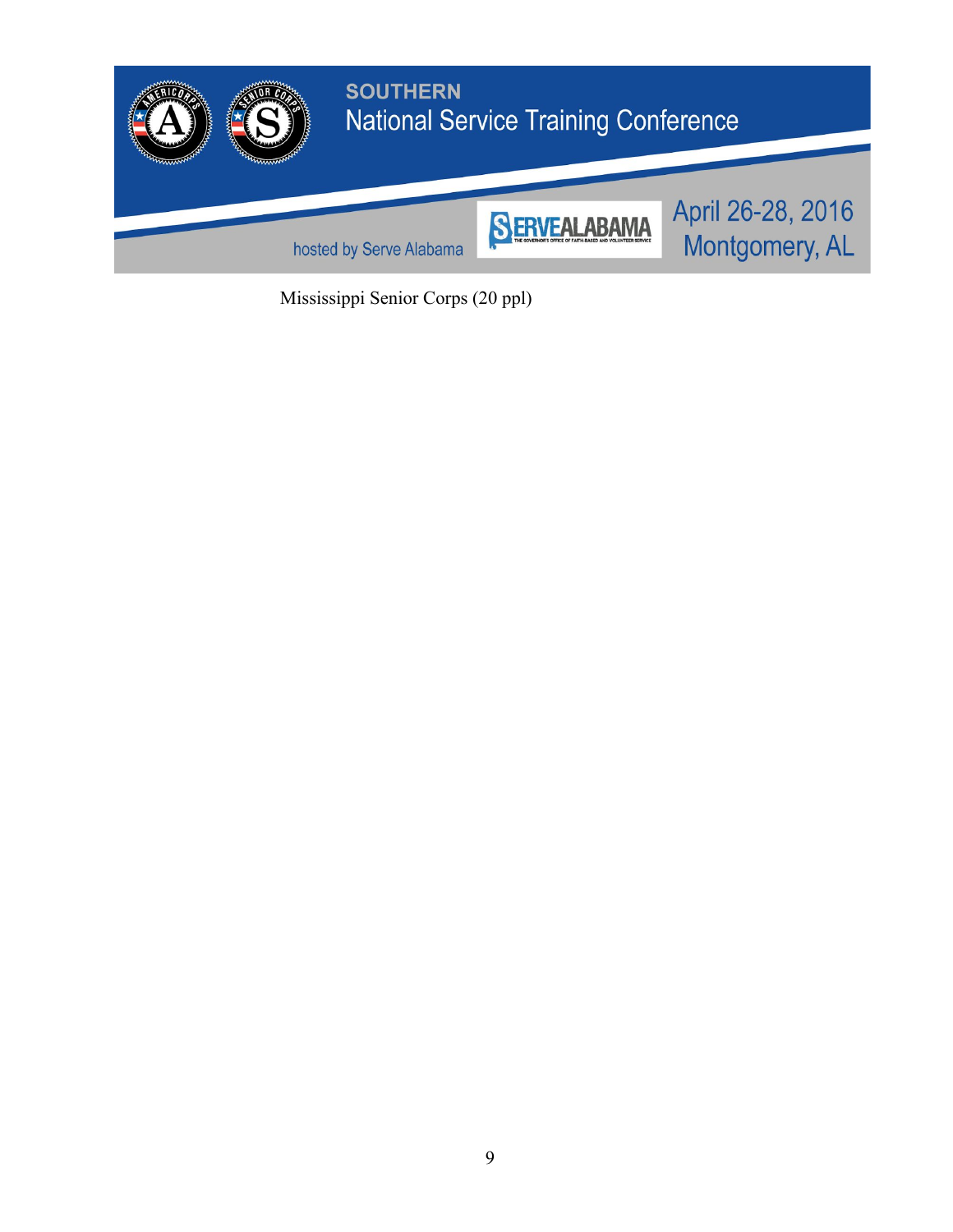

# **Thursday, April 28, 2016**

7:00 – 8:30 a.m. Registration/Information

8:00 – 9:30 a.m. Workshops:

#1 Criminal History Check Special Topics (Brian Cognato, CNCS) ASPs, Best Practices, and More! This session provides information on aspects of the Criminal History Check process that go beyond the basics discussed in CHC 101. It is designed to be flexible, gathering feedback from the audience to identify the issues they feel warrant more discussion. Potential topics include the ASP/exemption process, best practices learned from implementation, and working with state repositories.

#2 Screening, Interviewing and Selecting for your National Service Program (Thenera Bailey, President/CEO, The SISGI Group) Many national service programs receive applications from several good candidates for their select positions each year. Choosing candidates that will complete their term, actively participate in service and be an asset for your program is not as easy as it seems. This training covers techniques in reviewing applications and resumes to help you weed through the fluff to find the actual skills your program needs. We also will provide you with interview strategies and questions to get beyond the surface and determine if the individual is a fit for your program and service opportunities. This includes best practices in phone interviews, group interview techniques, case and practical skill interviews, and reference checks.

#3 AmeriCorps Ideation (Bill Basl, CNCS) Ideation AmeriCorps is an interactive discussion led by Bill Basl, the Director of AmeriCorps State and National. Participants will brainstorm innovative ways that national service programs can address today's national and local challenges, and the session will explore new ways of thinking about and designing national service program models. This session is open to commission staff, AmeriCorps program staff, and Senior Corps project staff.

#4 Uniform Guidance: Understanding and Implementing (Jerry Bertrand) The Uniform Guidance for federal grantees, located to 2 CFR 200 applies to all grants awarded beginning December 26, 2014. We will summarize the changes, discuss strategies for implementation, and discuss strategies for adjusting to the most difficult requirements.

#5 Building Strong Relationships with Partner Organizations (Betsy Southall, State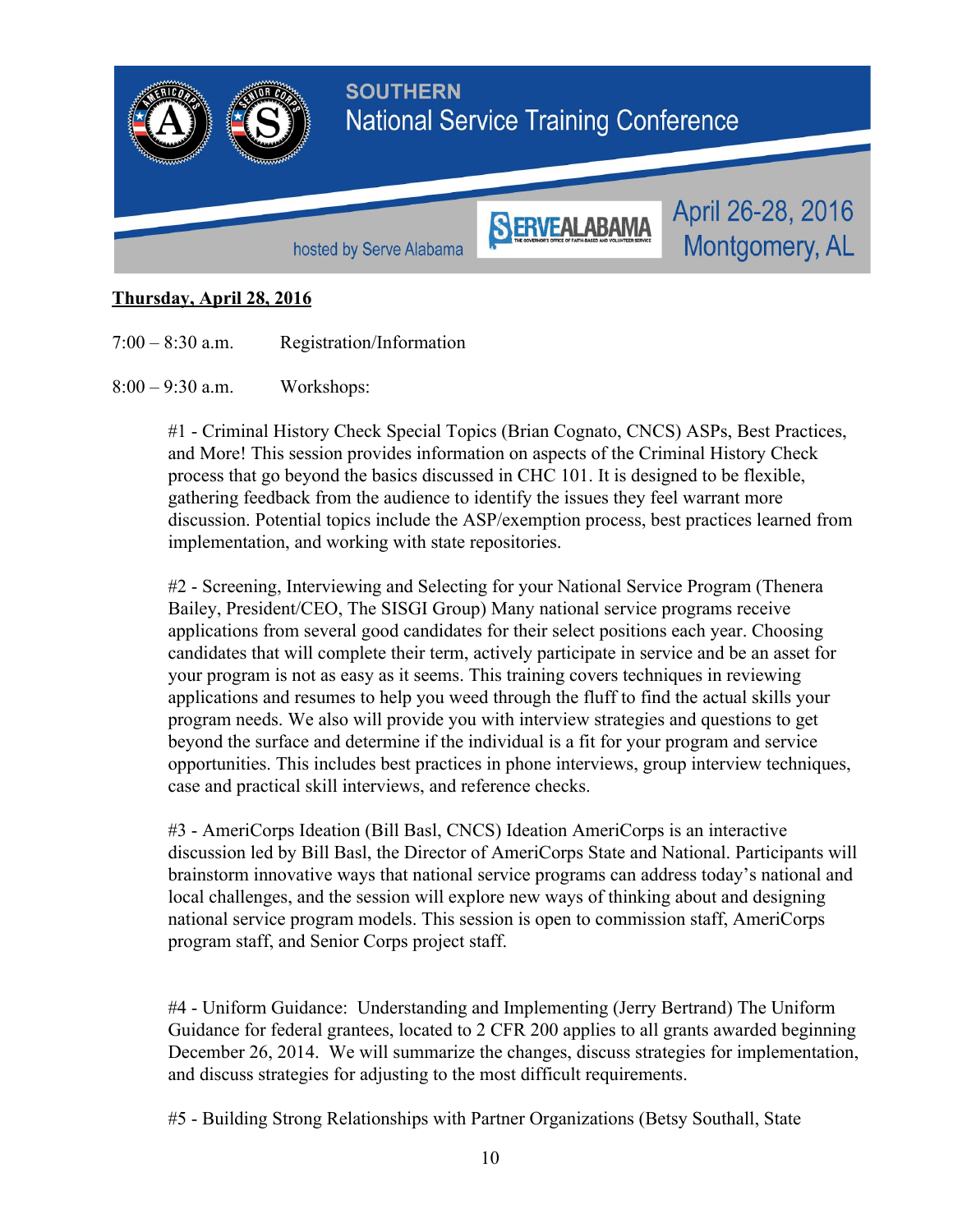

Program Director, WV CNCS and Heather Foster, Executive Director of Volunteer West Virginia) This session will provide participants with information and tools to strengthen relationships and communication. Participants will engage in interactive discussion and activities to determine best practices to improve working relationships with partnering organizations. REPEAT

 $9.30 - 9.45$  a.m. Breaks/Exhibits

9:45 – 11:15 a.m. Workshops:

#1 - Visualizing Volunteerism: Using Infographics to Tell the Data-Driven Story (Michael Francis, Training & Support Manager, Volunteer Tennessee) In a world where data dominates, how can we visually communicate the impact of national service? Participants in this interactive workshop will learn why infographics are powerful ways to convey national service data to their stakeholders, how to create and use infographic resources effectively, and discuss some best practice examples of visual aids as branding tools. This workshop is for all skill levels who want to learn more about visualizing data in a national service setting, and finding out why the national service picture is worth more than a thousand words.

#2 No Budget Tech – Leveraging Technology for your program with little to no budget (Thenera Bailey, CEO/President, The SISGI Group) In this session we will share best practices to leverage free and low cost technologies to support your mission and operations. We will also share strategies and methods that organizations can use to increase awareness and connections around their social change efforts with strategies for technology, social media and virtual networks. This includes developing communities and connections with like-minded individuals through YouTube videos, blogs, Google+ Hangouts, online groups, online meetings and other virtual networks. With a focus on helping organizations to leverage modern technology to be more effective, attendees will leave with practical steps to implement technology and digital mobilization strategies for any size organization on any budget.

#3 Recruiting Your Next Corps (Kristen Bennett, Managing Director, Service Year Exchange) We'll explore how programs can leverage new 21st Century technology to interact, recruit and grow their corps. This session will include an introduction to the Service Year Exchange technology, a review of best practices and grassroots efforts to recruit corps members and build support for service year positions.

#4 Grants Compliance Strategies for Success (Jerry Bertrand, Independent Contractor)